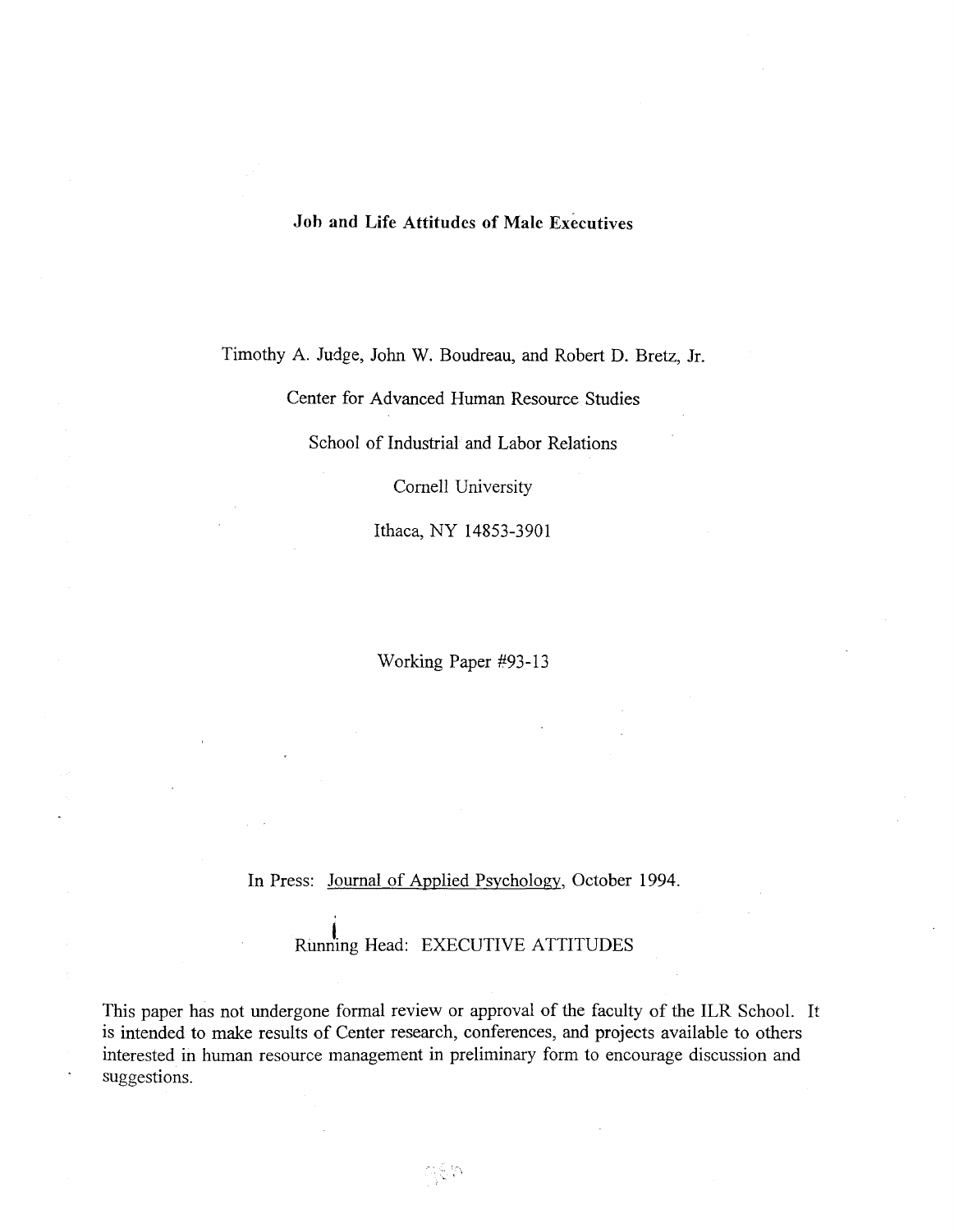#### Abstract

Despite executives' important positions in organizations, their attitudes have not received much research attention. In an attempt to remedy this deficiency, the present study tested a hypothesized model of executive attitudes involving job satisfaction, life satisfaction, job stress, and v:ork-family conflict. Using data gathered from a large, representative sample of male executives (due to the small number of female executives in the study, the analyses were confmed to males only), LISREL results indicated support for the overall model and the specific relationships within the model. These results are the first to simultaneously consider job and life satisfaction, job stress, and work-family conflict, and also constitute the most comprehensive evidence to date on executive attitudes. The meaning and contributions of the fmdings are discussed.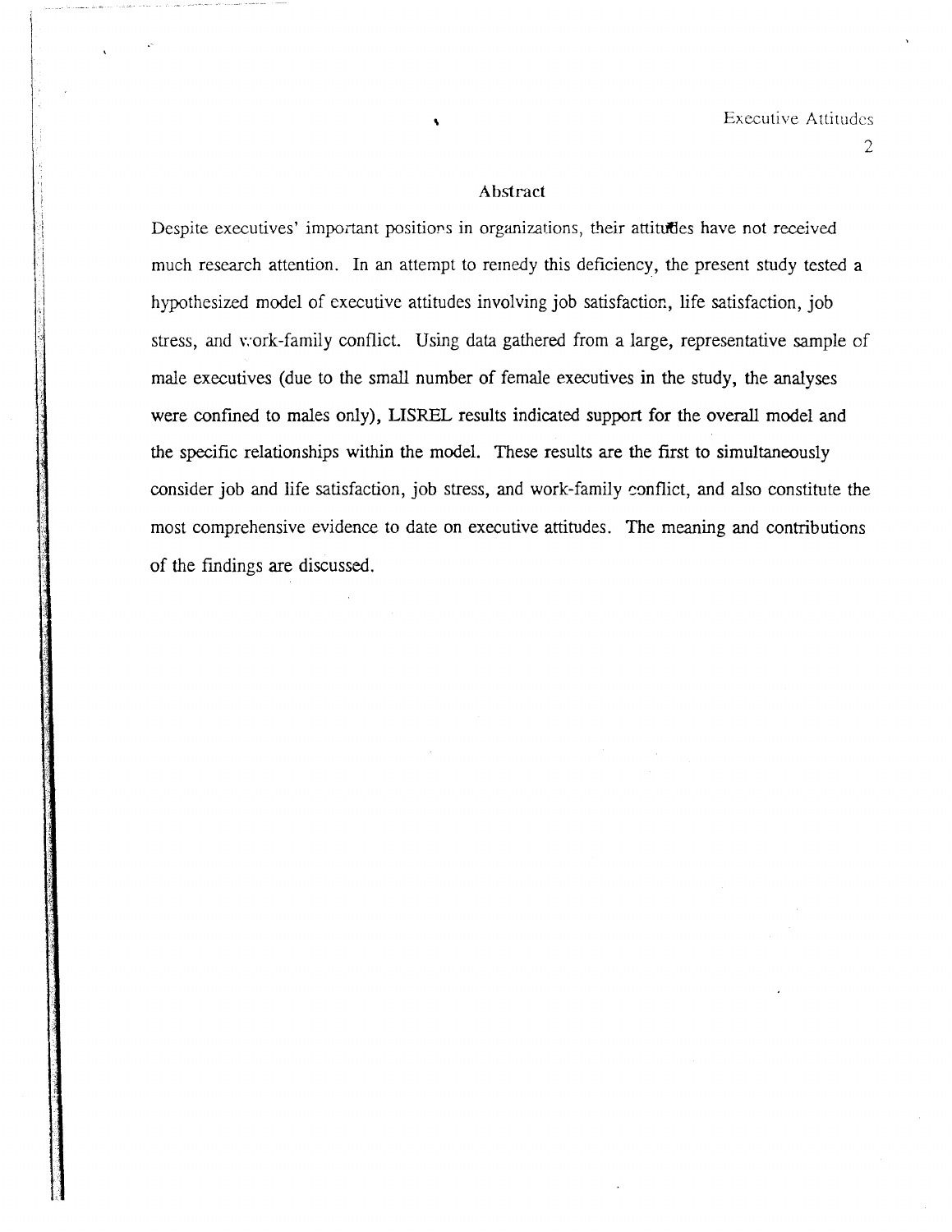Executive Attitudes  $\|H\|$ 

'. I - ,

r2v.

3

### Job and Life Attitudes of Male Executives

Executives occupy positions of high pay, power, and prestige. Their decisions have significant consequences for large numbers of employees as well as for shareholders, communities, and other stakeholders. This is true both for their personal decisions, such as whether to stay or leave an organization, and their decisions about policies and strategies affecting others. These decisions are undoubtedly driven, in part, by the attitudes of executives toward their work. Executive work attitudes, and their antecedents and consequences, thus represent an important area of study. Better understanding of these attitudes may provide insight into behaviors such as executive job search or performance. Moreover, executives may make decisions about their organizations' policies based on beliefs that others are like them. If executive's work attitudes differ from those of others, such decisions may be based upon a faulty premise, and thus be flawed. In fact, researchers calling for increased diversity in executive ranks have used this argument (Cox, 1991).

Unfortunately, little research currently exists on executive attitudes. Previous research on executives has focused on topics such as executive pay (e.g., Kerr & Bettis, 1987), personal characteristics of executives (e.g., Miller, Kets de Vries, & Toulouse, 1982), and the influence of executives on organizational effectiveness (e.g., Gupta  $\alpha$ Govindarajan, 1984). Some prior research has been conducted on executive stress (Cooper & Marshall, 1978; Glowinkowski & Cooper, 1987; Marshall & Cooper, 1979). Although this research has revealed interesting insights into the antecedents and consequences of executive stress, it has not specifically addressed the relationship between executive work and life attitudes, nor the combined effects of these attitudes on executive job stress. We know surprisingiy little about executive work attitudes, despite the fact that programs such as compensation and work-family assistance are often designed to affect executive attitudes, and that attitudes such as stress and work-family conflict would seem to be particularly Property of relevant to executives. MARTIN P. CATHERWOOD LIBRARY

NEW YORK STATE SCHOOL INDUSTRIAL AND LABOR RELATIONS Cornell Holvereity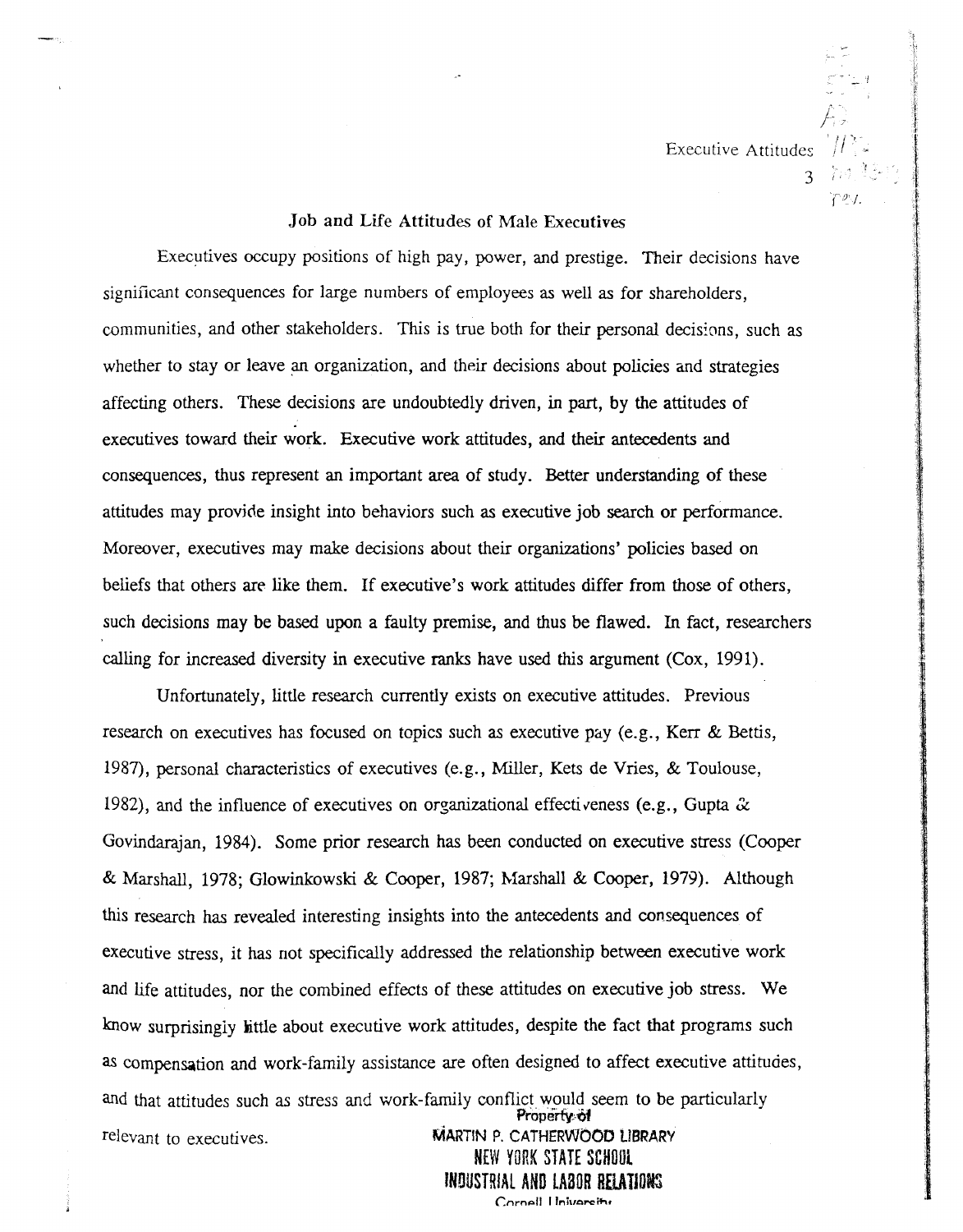- While the lack of research on the interrelationships among executive attitudes is conspicuous, equally important is the piecemeal nature in which employee attitudes in general have been studied. For example, although job satisfaction is one of the most studied concepts *in* the organizational sciences, research investigating the reciprocal relationship between job and life satisfaction is relatively recent (see Judge & Watanabe, 1993, for a review). Similarly, although considerable research has been published investigating the relationship between job satisfaction and job stress (Kahn & Byosiere, 1992), the possible reciprocality of this relationship has been ignored. Near (1984) noted the lack of causal research on the relationship between work and nonwork a decade ago, and the situation has improved only marginally since then. Thus, while some research has addressed the nature and determinants of several important job and life attitudes, these studies have focused one or two of these variables at a time, and generally have not considered bidirectional relationships among the constructs. Furthermore, of the constructs of central interest in this study, only job stress has received any empirical attention with respect to executives. Therefore, the purpose of the present study is to propose and test a model of male executive job and life attitudes which includes job satisfaction, life satisfaction, job stress, work $\rightarrow$ family conflict, and family $\rightarrow$ work conflict. This study provides the most comprehensive evidence to date on the relationships among job and life attitudes, and the first published evidence of the relevance of these attitudes for executives.

Before proceeding we should note that we consider conflict between work and family roles and job stress to be attitudes with cognitive and emotional characteristics.. It is not uncommon for researchers to define these concepts in this manner (e.g., Motowidlo, Packard, & Manning, 1986). On the other hand, others may prefer to think of as workfamily conflict and stress as processes or outcomes. While these definitional issues are important, they are unresolved by past research (see Kahn & Byosiere, 1992, in terms of job stress, and Higgins & Duxbury, 1992, in terms of work and family conflict) and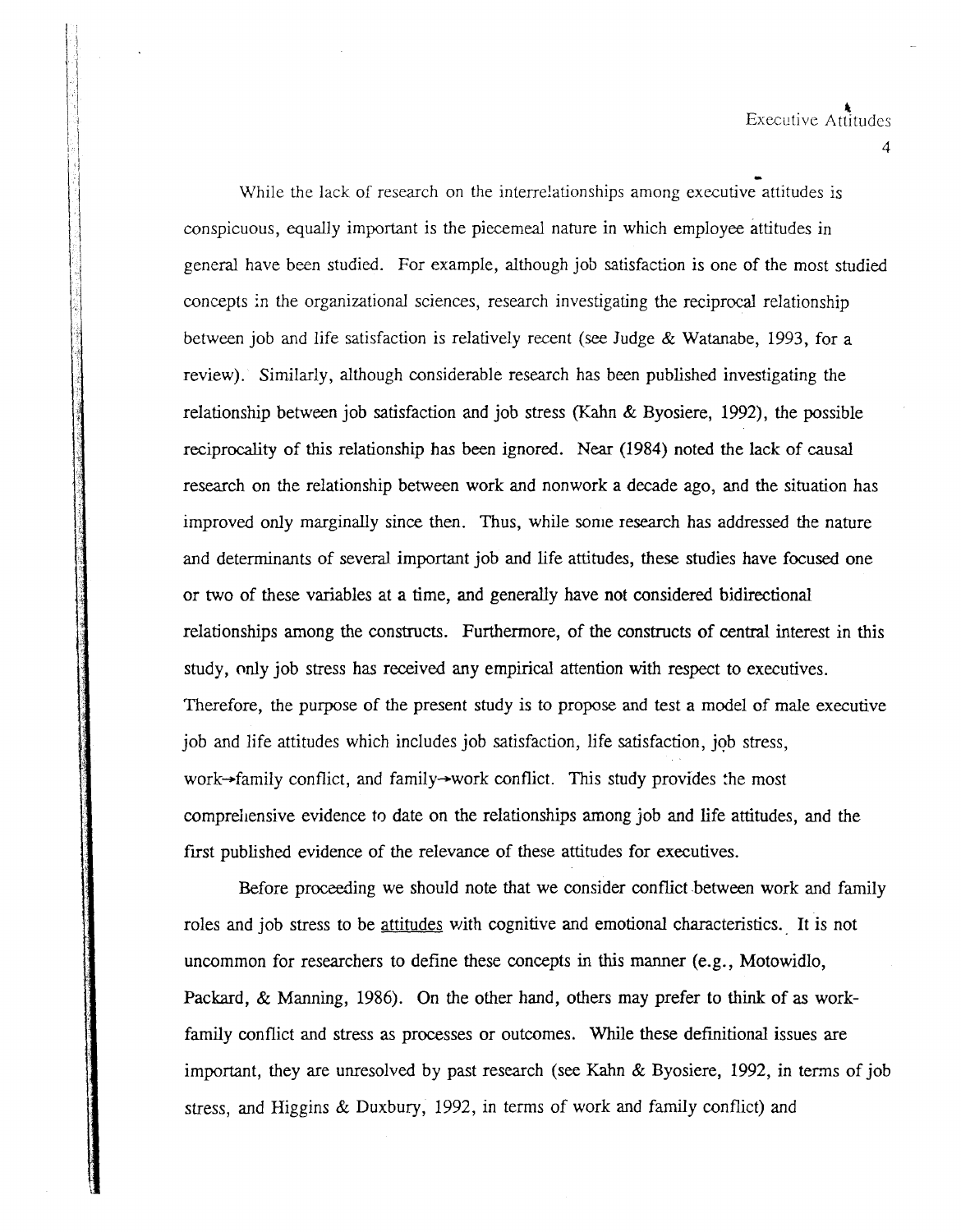unresolvable in this paper. Therefore, we refer to work-family conflict, family-work conflict, and job stress as attitudes, realizing that other rescarchers, with equal justification, may prefer to define them differently. Thus, while the core constructs themselves may be processes or outcomes, they are operationalized using attitudinal measures.

#### Model of Executive Attitudes

A causal model was hypothesized consisting of five key constructs: job satisfaction, life satisfaction, job stress, work-family conflict, and family-work conflict. To ensure that the model was relatively inclusive, and to avoid biased parameter estimates resulting from omitted variables, the relationships among the core constructs were embedded in a network of other variables. The hypothesized model of the five core constructs (i.e., endogenous variables) is displayed in Figure 1. Included in the model estimation, but not displayed in Figure 1, are the independent or exogenous variables that were used as controls. The core hypothesized links are discussed first, then the exogenous variables are considered.

**--------------------------------------**

Insert Figure 1 About Here

**--------------------------------------**

## Job Satisfaction to Life Satisfaction

Life satisfaction is typically defined as the degree to which individuals judge the quality of their lives favorably, and can be equated with happiness (Veenhoven, 1991). Researchers often consider life satisfaction, happiness, and positive and negative affect to comprise the same construct, labeled subjective well-being (Diener, 1984; Veenhoven, 1991). The question of whether these constructs are ephemeral states or fixed traits remains unanswered, but existing evidence suggests that life satisfaction is partly a function of genetic characteristics or early childhood experiences, and partly a state which can fluctuate depending on 6ther factors present in individuals' lives (e.g., quality of life, marital status, age) (Veenhoven, 1991).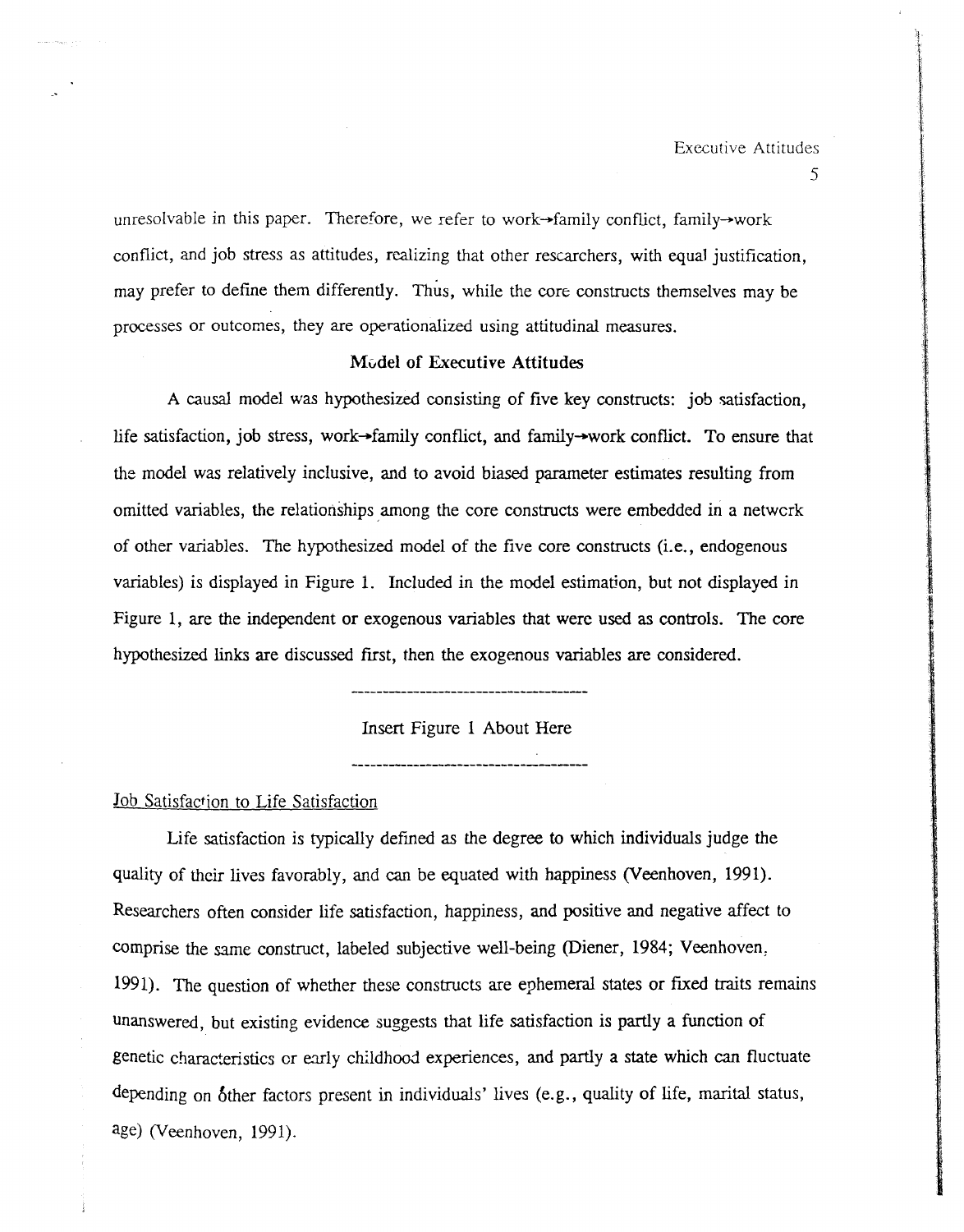$\ddot{\phantom{a}}$ 

Research indicates that the relationship between job and life satisfaction is significant (Tait, Padgett, & Baldwin, 1989), and job satisfaction appears to exert a causal effect on life satisfaction (Judge & Watanabe, 1993; Schmitt & Bedeian, 1982). The rationale for the effect of job satisfaction on life satisfaction is intuitive when one recognizes the considerable impact of work on individuals' lives (Judge  $&$  Hulin, 1993; Kornhauser, 1965). Assuming that most executives make a significant lifestyle investment in their jobs, it is reasonable to expect that executives' affective reactions to their work will have a large effect on the satisfaction they derive from their lives. The positive link from job satisfaction to life satisfaction is included in Figure 1.

 $\ddot{\phantom{a}}$ 

### Life Satisfaction to Job Satisfaction

Although a number of studies have supported the effect of job satisfaction on life satisfaction, causal research has suggested that job and life satisfaction are reciprocally related (Judge & Watanabe, 1993; Schmitt & Bedeian, 1982). In fact, Judge and Watanabe found that the reciprocal effects of job and life satisfaction were not significantly different at one point in time, suggesting that both links must be included in the model. Some researchers have argued that the influence of life satisfaction on job satisfaction represents a dispositional effect (Judge & Hulin, 1993; Staw, Bell, & Clausen, 1986). The psychology underlying this dispositional effect can be illuminated by research from cognitive psychology, which suggests that individuals in positive affective states recall positive material more often (Bower, 1981). Thus, individuals satisfied with their lives may be more likely to be satisfied with their jobs because their positive disposition toward life influences their recall and interpretation of job conditions and past job events (Judge & Watanabe, 1993). As shown in Figure 1, it is hypothesized that life satisfaction will positively influence job satisfaction.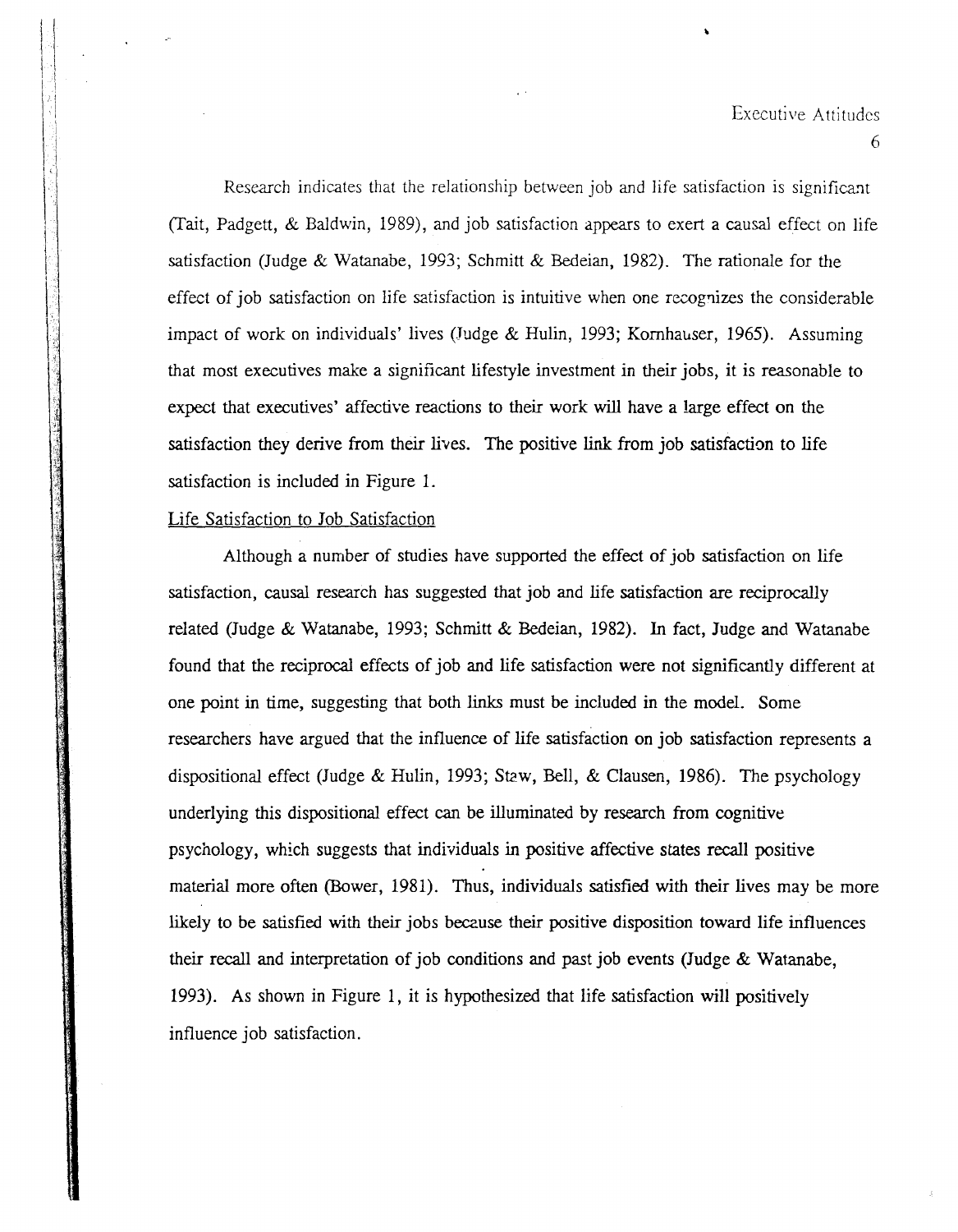.~ ing the dealership

> *:t* U .

l. it m

~  $\frac{1}{2}$ 

**ISSUED** 

# Work-Family Conflict and Family-\Vork Conflict to Job Stress

The last few decades have witnessed a rapid increase in dual-income couples and single heads of households (Zedeck, 1992). Because these changes have increased the potential conflict between work and family life, researchers have become increasingly interested in the antecedents and outcomes of work-family conflict (e.g., Frone, Russell,  $&$ Cooper, 1992; Higgins, Duxbury, & Irving, 1992). Although much research has implicitly assumed that work-family conflict is a unidimensional construct (for an exception see Kabanoff, 1980), two recent studies are notable in their distinction between work-family conflict and family->work conflict. According to *G'ltek,* Searle, and Klepa (1991), work-family conflict reflects the interference of work with family activities (e.g., long hours at work prevent performance of duties at home and spending time with one's family, thoughts of work consume the time spent with family), while family-work conflict represents the interference of family activities with work responsibilities (e.g., care-giving obligations prevent adequate time for work, thoughts of family represent distractions at work). Because most workers report that family is more important than work (Andrews & Withey, 1976; Gutek, Repetti, & Silver, 1988), Gutek et al. (1991) hypothesized and found that workers report a higher degree of work-family conflict than family-work conflict. Building upon the work of Gutek et al. (1991), Frone et al. (1992) and O'Driscoll, Ilgen, and Hildreth (1992) found that work-family conflict was distinct from family-work conflict.

Several relevant theories support the prediction that conflict between work and family roles leads to job *stress.* Role theory proposes that individuals experience rale conflict when conflict is that which may exist between work and family roles. Conflict between work and family roles may lead to job stress because inter-role conflict (of which work-family conflict presented with incompatible demands such that compliance with the expectations of one role makes performance of the other more difficult (Katz & Kahn, 1978). One form of role

; i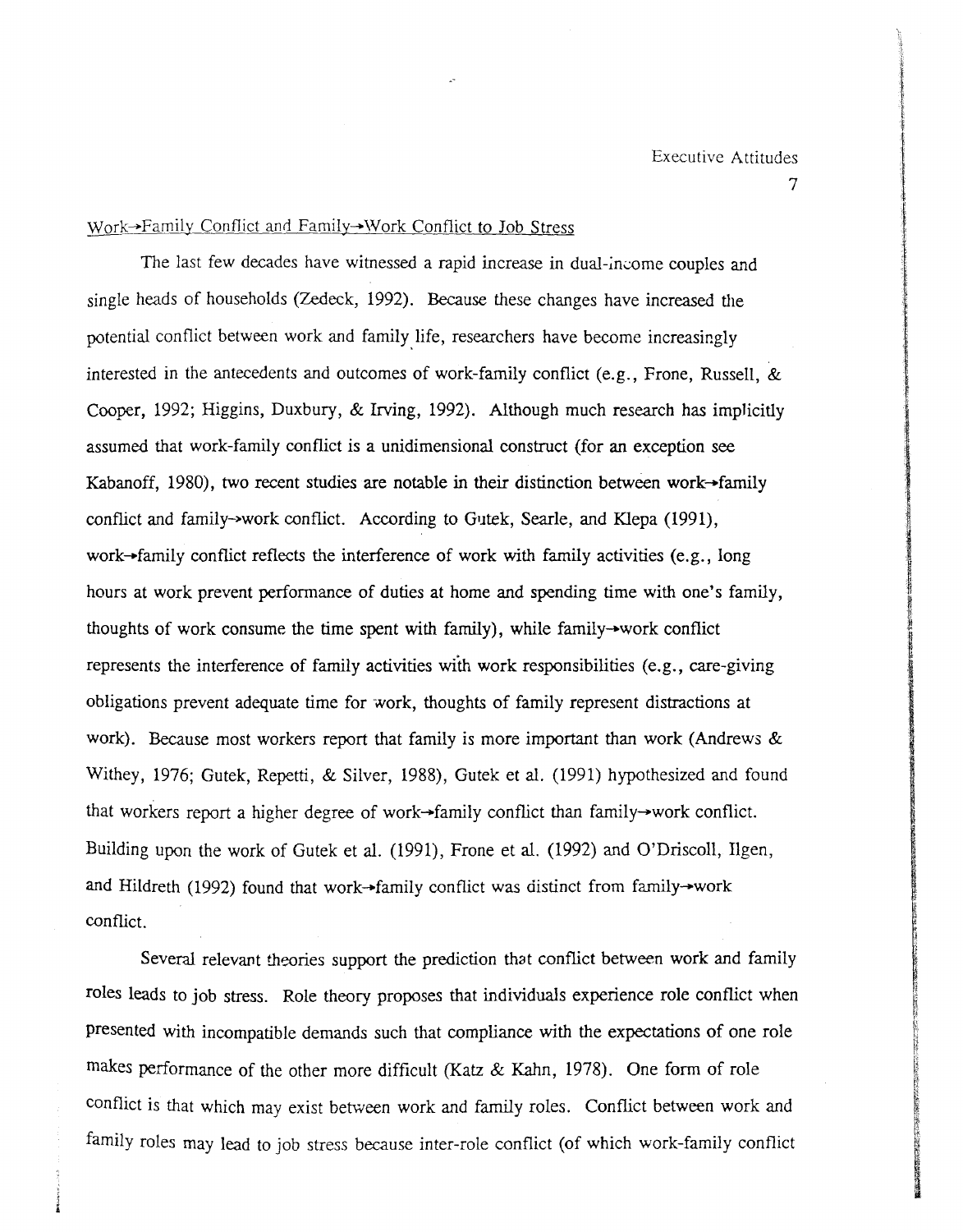is an example) requires that individuals enact incompatible behaviors in different domains  $(e.g., spend substantial time with one's family and work long hours) (Cooke & Rousseau,$ 1984; Duxbury & Higgins, 1991; O'Driscoll et al., 1992). As noted by Frane et al. (1992), the prediction that work-family conflict leads to job stress is also consistent with the tenets of self-identity theory (Schlenker, 1987). Self-identity theory maintains that individuals seek to construct desired images of themselves, and anything that blocks construction of these desired images represents threats to self-identification. Since conflict between work and family roles constitutes impediments to goals of self-fulfillment, threats resulting from workfamily conflict likely lead to job stress.

It is reasonable to expect that both work-family and family-work conflict will induce job stress because both represent inter-role conflict and impediments to selfidentification that make one's job stressful. Work-family conflict is likely to lead to job stress because when work interferes with family life, pressure is often placed on individuals to spend less time at work and more time with their families. Similarly, family-work conflict is likely to lead to job stress because familial time demands may lead to too few hours being spent at work, thus leading to increased stress on the job. This is particularly likely when explicit or implicit work standards are high and highly visible work roles facilitate social comparisons. Pressure from fellow executives and constituents to perform work duties may only exacerbate the pressure at work caused by familial demands.

The effect of work-family conflict on job stress has been consistently supported by empirical evidence (e.g., Frone et al., 1992; Parasuraman, Greenhaus, & Granrose, 1992; O'Driscoll et al., 1992). Although these studies generally have not distinguished between work-family and family-work conflict, O'Driscoll et al. did make this distinction and found that job stress was significantly correlated with both job interference (a close approximation of work-family conflict) and off-job interference (representing family-work conflict). Both Frone et aI. and O'Driscoll et al. found that the relationship between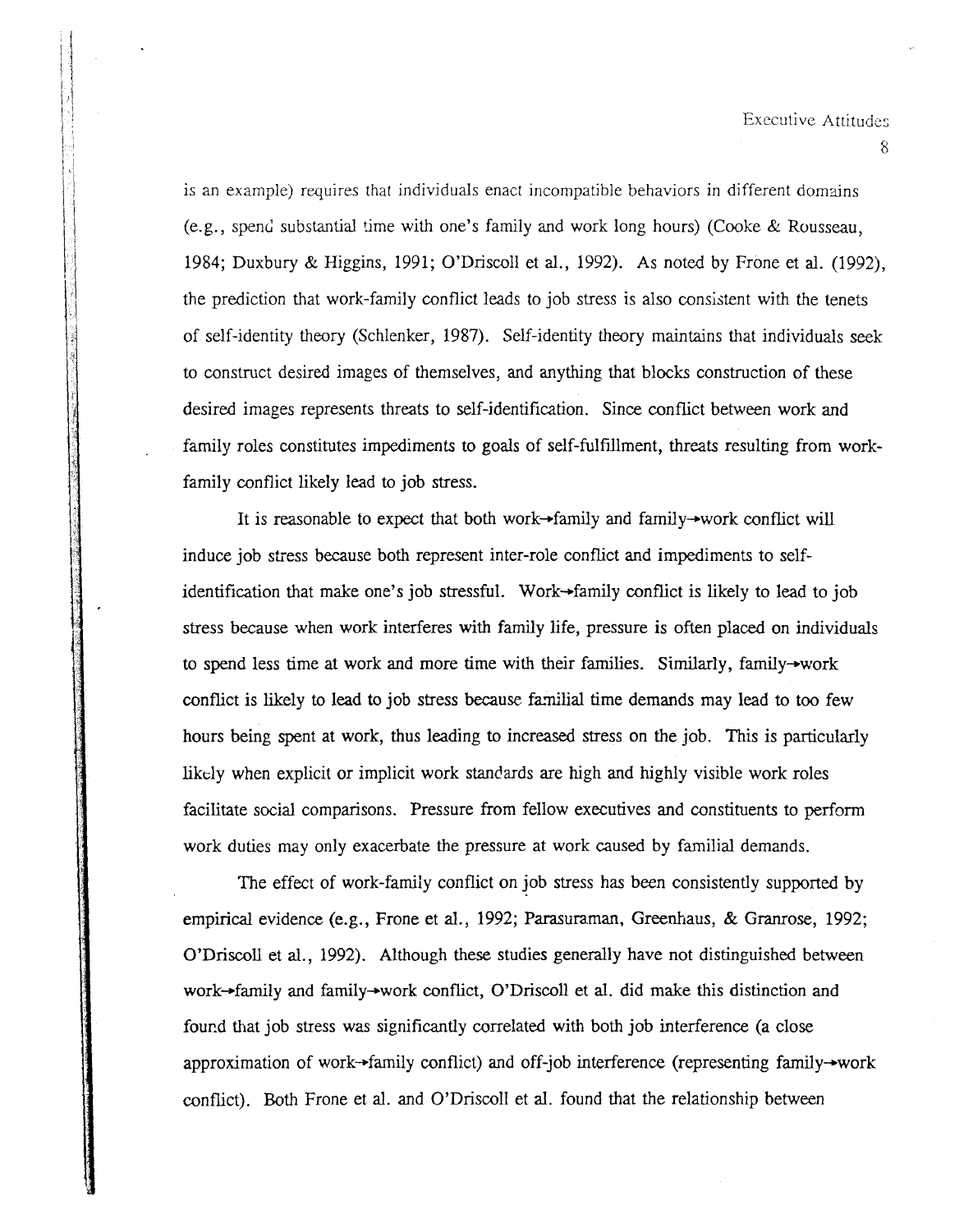# Executive Attitudes

9

work-family conflict and job stress was stronger than the relationship between family-work conflict and job stress. Thus, theoretical and empirical evidence supports the hypothesis that both work-+family conflict and family-+work conflict influence job stress, and findings by Frone et al. and O'Driscoll et al. suggest that the effect of work $\rightarrow$ family conflict on job stress will be stronger than the effect of family-work conflict on job stress. These hypothesized links are shown in Figure 1.

## Work-Family Conflict to Life Satisfaction

Since family activities contribute to life satisfaction (Near, Smith, Rice, & Hunt, 1984; Veenhoven, 1991), when work interferes with family activities, lower life satisfaction should result. When work- $+$ family conflict is perceived it is the non-work domain that is impeded; therefore work $\rightarrow$ family conflict should influence life satisfaction directly. Furthermore, Bedeian, Burke, and Moffett (1988) noted that when work interferes with family life, this conflict is often released upon the family, causing poor marital adjustment, which further contributes to lower levels of life satisfaction. Consistent with these arguments, empirical evidence suggests that work-family conflict results in lower levels of life satisfaction (Bedeian et al., 1988; Parasuraman et al., 1992). Thus, as displayed in Figure 1, it is expected that work-family conflict will negatively influence life satisfaction. Executives who feel their work interferes with family life are expected to report lower levels of life satisfaction than executives who perceive no such interference.

#### Family-Work Conflict to Job Satisfaction

Because family-work conflict represents the interference of family activities with work, executives are expected to be less satisfied with their jobs when these impediments are perceived. Jobs vary in the degree to which nonwork activities interfere with them due to the demands that various jobs impose upon individuals. For example, some jobs may be so all-consuming that virtually any family activity represents an interference with work. In such a case, it is expected that executives will perceive their jobs to be less fulfilling. The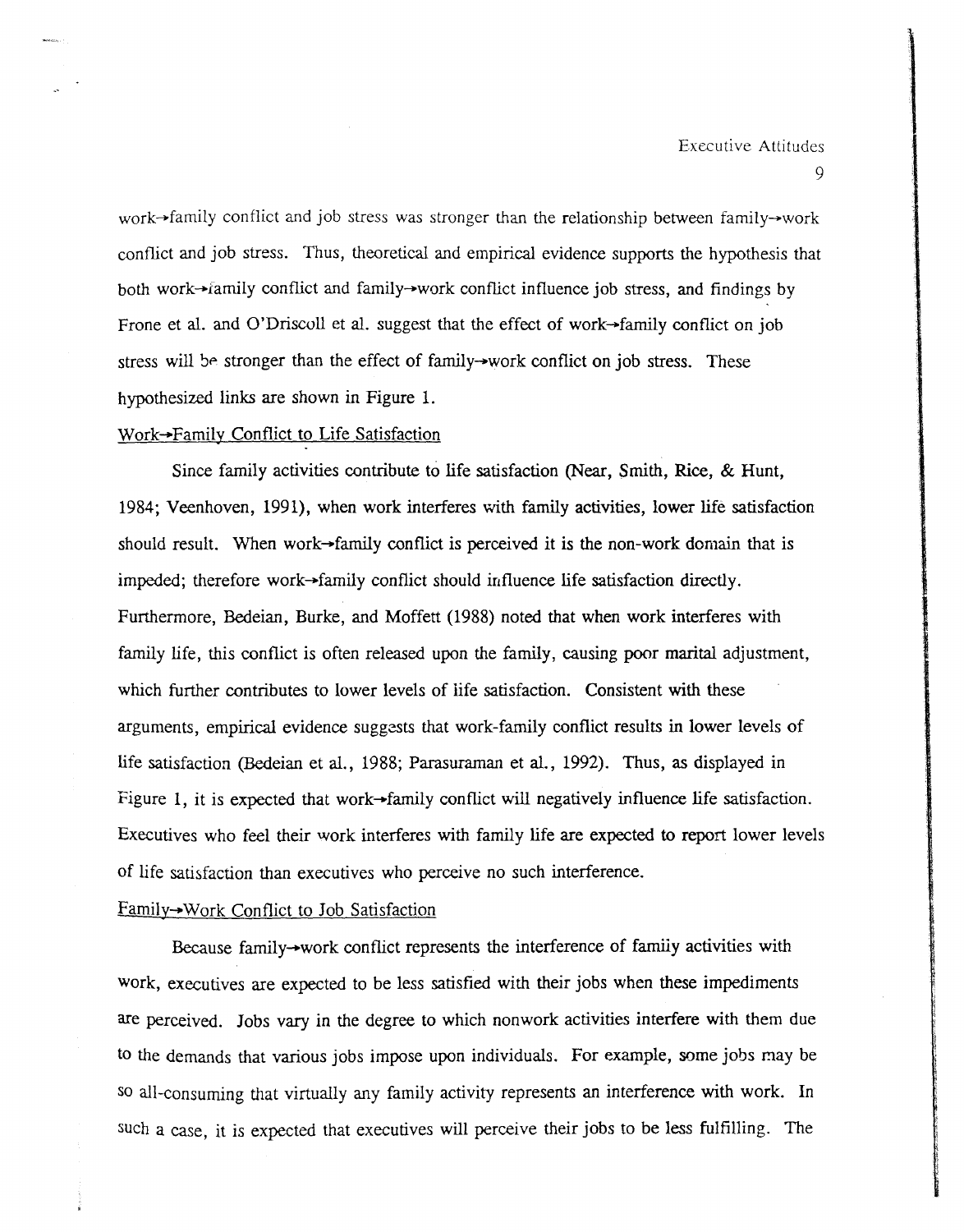link between family $\rightarrow$ work conflict and job dissatisfaction is supported by a number of studies (e.g., Duxbury & Higgins, 1991; Kopelman, Greenhaus, & Connolly, 1983); this link is displayed in Figure 1.

Because work is an important part of executives' lives, it is possible that family-work conflict influences life satisraction as well as job satisfaction. However, since the job rather than the life in general is directly affected by family-work conflict, a link between family-+work conflict and life satisfaction is not hypothesized in the model, but an alternative model is estimated which includes this link. Clearly one's life may be affected by family-+work conflict, but since it is the work domain that is impeded, the influence of family-+work conflict should mainly operate through job satisfaction.

# Job Stress to Job Satisfaction

 $1\%$ 1'1

> $\left| \cdot \right|$  $\mathbf{I}$ I" 'J

> > I I

> > > Most empirical evidence supports a negative relationship between job stress and job satisfaction (see Kahn & Byosiere, 1992, for a review). From the perspective of personenvironment fit theory, job stress signifies a poor fit between the demands of the work environment and what the individual *is* equipped to handle (French, 1963). Since most employees are aversive to job stress (Gupta & Beehr, 1979), it seems likely that high levels of job stress suggest person-job misfit, which in turn should lead to job dissatisfaction (Assouline & Meir, 1987). In fact, Jamal (1990) found that person-environment misfit was associated with job stress and, in turn, job dissatisfaction. Thus, it is hypothesized that job stress will negatively influence job satisfaction (see Figure 1).

#### Job Satisfaction to Job Stress

As noted above, the literature consistently supports a significant negative relationship between job stress and job satisfaction. In almost all cases this has been assumed to represent a causal effect of job stress on job satisfaction. However, as Bedeian et aI. (1988) noted, the relationship between job stress and job satisfaction may be reciprocal. In fact, O'Driscoll et al. (1992) found a purported causal link from job satisfaction to job stress.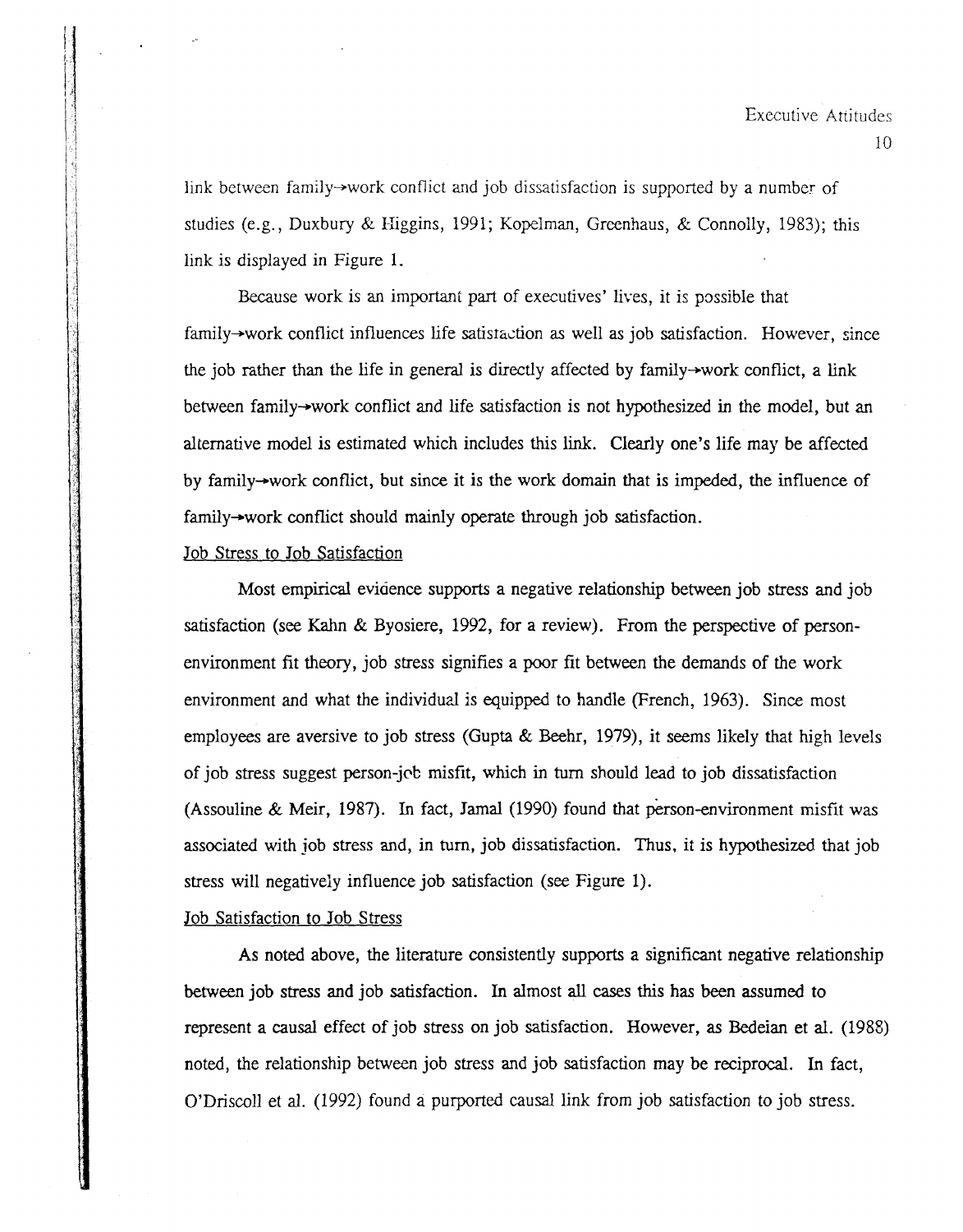The rationale behind such a link is that job dissatisfaction motivates a desire to change job features, and this desire for change creates anxiety or tension (Roznowski & Hulin, 1992). The assumption that the relationship between job stress and job satisfaction is unidirectional appears to. be questionable on both empirical and conceptual grounds, so we hypothesize that the *i*-c<sup>1</sup>ationship between job stress and job satisfaction is reciprocal. Job stress is hypothesized to be both a significant influence on, and consequence of, job satisfaction, as shown in Figure 1.

#### Exogenous Influences on Core Constructs

An extensive series of control variables were derived from past research. The explanation of the exogenous influences on each endogenous variable is explained below, grouped by the endogenous influence.

Exogenous influences on life satisfaction. Diener's (1984) comprehensive review of the subjective well-being literature served as the basis for deriving the influences on life satisfaction. Age was included as an influence on life satisfaction because Diener's (1984) review of recent evidence suggests that life satisfaction increases with age. Married individuals have higher levels of life satisfaction than unmarried individuals (Diener, 1984; Veenhoven, 1991). Accordingly, it is expected that marital status will significantly influence life satisfaction. Diener's and Veenhoven's reviews clearly indicate that health and life satisfaction are positively related. Therefore, health was included as an exogenous variable. Finally, leisure activities have been round to be a significant source of life satisfaction (Diener, 1984). Thus, time devoted to leisure activities was expected to positively influence life satisfaction.

Exogenous influences on job satisfaction. Hulin, Roznowski, and Hachiya's (1985) theoretically-based model of job satisfaction served as the basis for selecting relevant influences on job satisfaction. Hulin et al. (1985) proposed that job satisfaction is a function of the balance between work role inputs, what the individual puts into the work role (e.g.,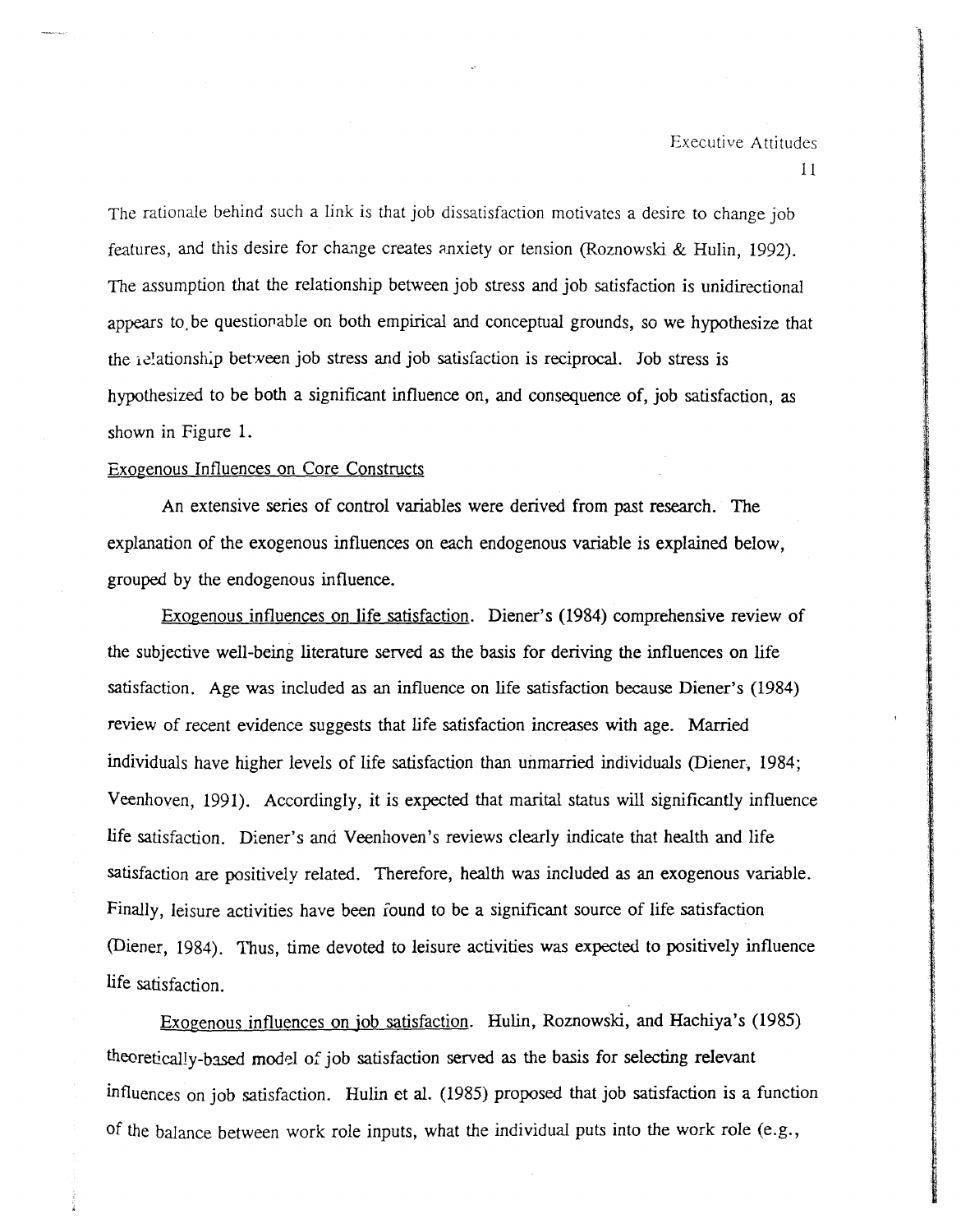education), compared to role outcomes, what is received (e.g., pay). As outcomes received relative to inputs invested increase, job satisfaction is hypothesized to increase. In the present study, education level, hours worked, and, as a measure of quality of contribution, the appraised quality of the executive, were selected as representations of work role inputs. Thus, controlling for work-role outcomes, the more inputs the executive has invested, the lower job satisfaction is predicted to be.

Cash compensation was chosen as the most obvious manifestation of work role outcomes, and was expected to influence job satisfaction positively. Several other outcome variables that are relevant to executives were expected to influence job satisfaction. Organization success or failure is likely to be quite salient to executives because their rewards (e.g., stock options, bonuses) and future employment depend substantially on the performance of their organization. Working in an unsuccessful organization may be intrinsically dissatisfying to executives, and may lead to reduced extrinsic rewards and employment security. Thus, it is expected executives working in organizations they perceive as successful will be more satisfied with their jobs. Finally, based on the assumption that work-family issues are of concern to executives in this sample (an apparently reasonable assumption given that most executives were married and had children), organization work-family policies are expected to positively influence job satisfaction of executives.

Hulin et aI. (1985) also hypothesized that an individual's frame of reference, which they defined as past experience with relevant outcomes, influences how current outcomes are perceived. In other words, individuals become accustomed to a certain level of outcomes, and those experiences influence how they evaluate outcomes. As a frame of reference variable, job tenure is expected to relate negatively to job satisfaction (holding outcomes constant). Individuals who have had past experience with a certain level of outcomes are more likely to be critical in evaluating a particular level of job outcomes (Judge & Watanabe, 1993). Furthermore, consistent with Judge and Hulin (1993) and Judge and

----\_.--------.\_-.\_---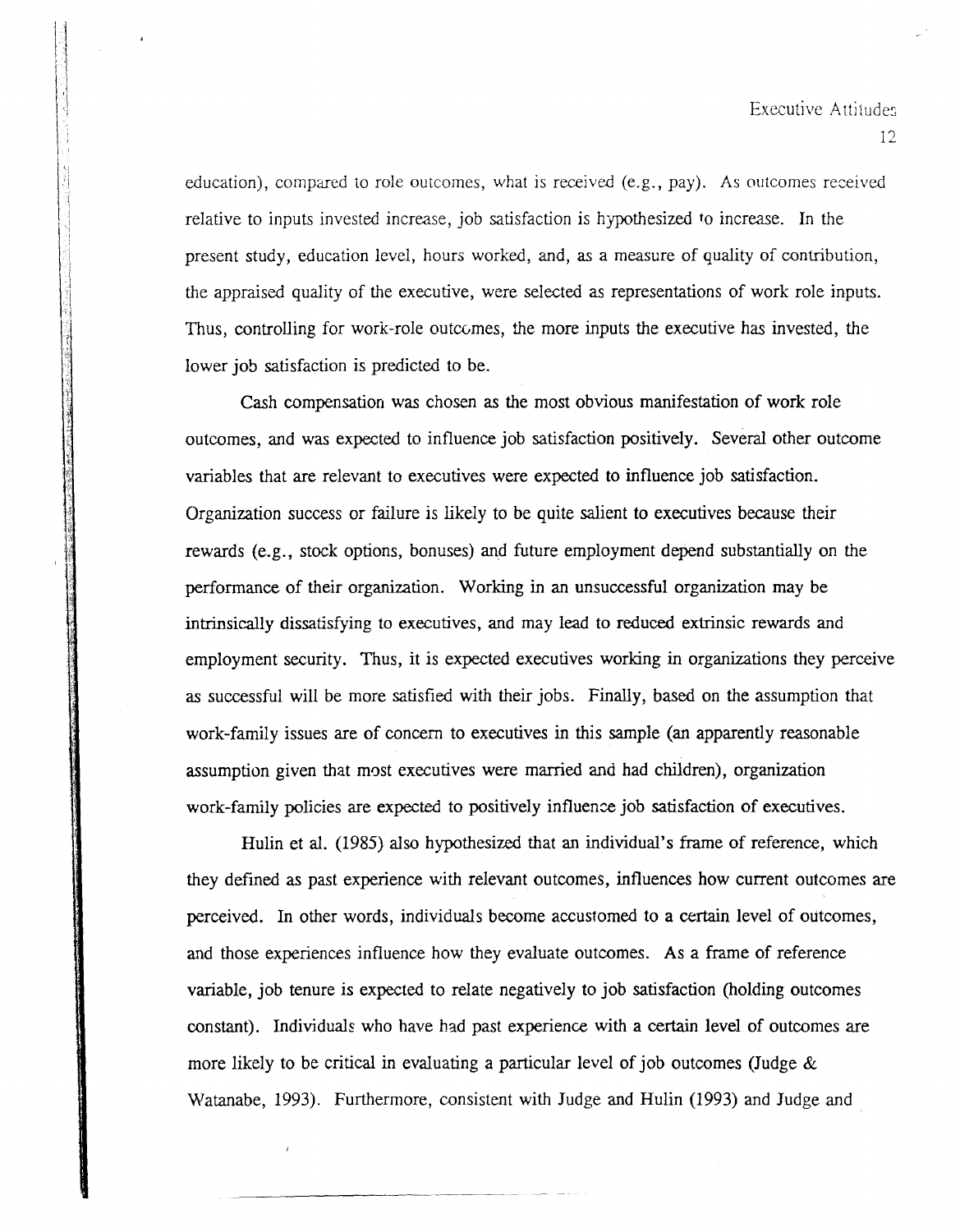Locke (1993), the executive's current salary relative to his past salary is expected to positively influence job satisfaction; executives who feel that their present salary is higher than what they have received in the past are expected to be more satisfied with their job, and vice-versa. Finally, ambition is expected to act as a frame of reference variable in judgments of job satisfaction. Since individuals use their aspirations (goals) as standards of self-satisfaction (Bandura, 1986), people with high goals should be harder to satisfy than people with modest goals. This suggests that high ambition should be associated with low satisfaction because ambitious executives are less likely to be satisfied with their present job. In fact, Erez (1994) and Judge and Locke (1993) found that ambition significantly negatively predicted job satisfaction. Because organizational structures differ across organizations, and since most executives in the sample work in different organizations, it is important to adjust the measure of ambition for organization hierarchy. Thus, relative ambition was defined as the number of levels an executive wished to advanced Jess the number of levels he thought it was possible to advance in his organization.

Exogenous influences on job stress. Since working in unsuccessful organizations is expected to be stressful to executives, organization success was expected to negatively influence job stress. In fact, Allen, Hitt, and Greer (1982) found a significant relationship between organization success and executive job stress. Thus, in addition to the expected inverse relationship between organization success and job satisfaction, organization success also was expected to positively affect job stress. Research has suggested that another potential influence on job stress is job level (parasuraman & Alutto, 1981; Schuler, 1980). Job level may be positively associated with job stress because high level jobs include responsibility for greater numbers of employees and often have high role demands, which are characteristics that increase job stress (Kahn & Byosiere, 1992). Therefore, job level was expected to positively influence job stress (although the restricted range in job level among this sample of high-level executives may attenuate this effect).

13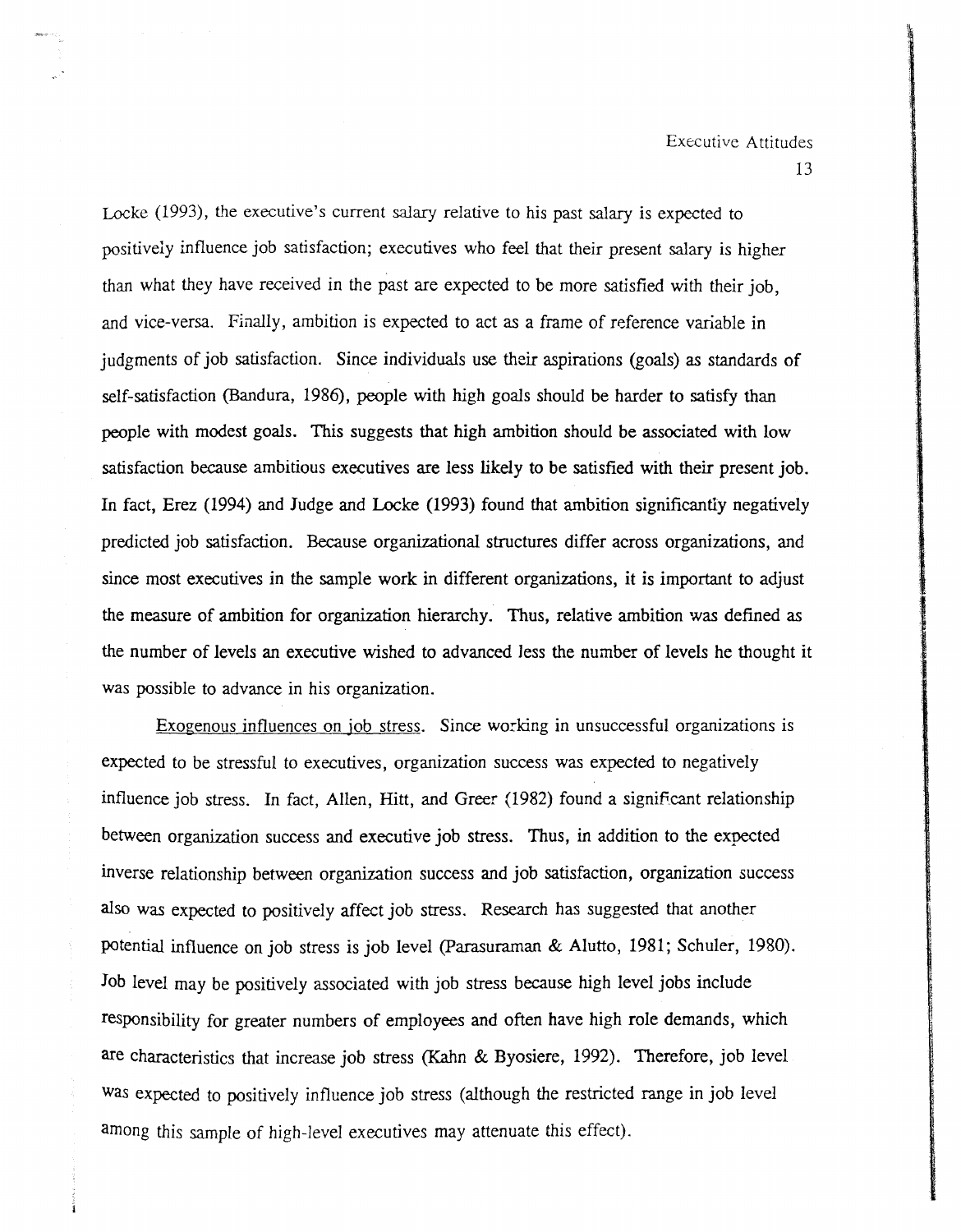Exogenous influences on work $\rightarrow$ family and family $\rightarrow$ work conflict. With respect to work-+family conflict, a number of exogenous variables were expected to be relevant. Hours worked per week were expected to positively influence work-+family conflict while hours spent per week on dependent care were expected to positively influence family $\rightarrow$ work conflict (Bedeian et al., 1988; Gutek et al., 1991; O'Driscoll et al., 1992). As several authors (e.g., Brett, Stroh, & Reilly, 1992; Higgins & Duxbury, 1992; Schneer & Reitman, 1993) have noted, it is important to examine differences in work and family outcomes between traditional versus dual-career families, and between individuals with children versus those without children. Traditional families allow male executives to spend more time at work with fewer household responsibilities, thus male executives in traditional family structures were expected to report lower levels of job stress and family-work conflict than male executives in dual income family structures. Because parental demands, and the felt need to spend time with one's family, may depend on the number of children one has, and the youth of those children (Bedeian et al., 1988), these variables were expected to influence work- $\rightarrow$ family and family- $\rightarrow$ work conflict. Since organization work-family policies may allow greater flexibility to spend time with one's family, such policies were expected to negatively influence work $\rightarrow$ family conflict. Finally, work schedule may be an important variable in predicting work-family conflict. Because working evenings represents time spent away from family, the number of nights an executive works per week was expected to positively influence work-family conflict.

#### Method

#### Subiects and Procedure

Subjects were male executives contained in the data base of Paul R. Ray  $\&$ Company, the fifth largest executive search firm in the U.S. The following descriptive information (presented only for male executives who were part of the study) helps characterize the sample. All members of the sample were working in the U.S. at the time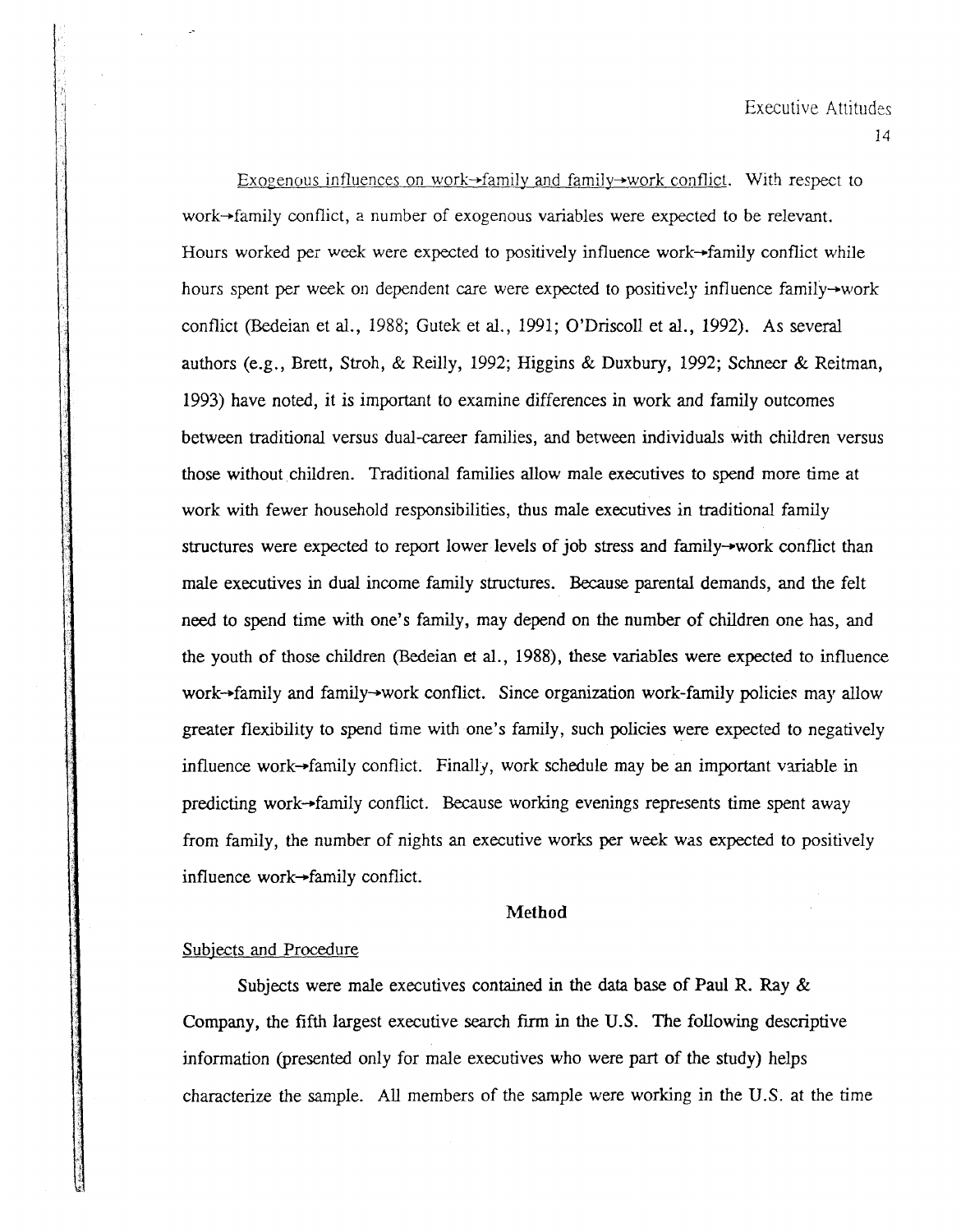of the study and most were U.S. citizens  $(96\%)$ . Ninety-eight percent of male executives were White. Average age of the male executives was 45.87 years. Ninety-three percent of male executives were married and 51% had 1 or more children. In terms of family structure, of those male executives who were married, 53 % of the wives did not work outside the home. The average male executive speat  $55.81$  hours per week in paid work. spent 4.74 hours per week caring for dependents, and devoted 12.94 hours per week to leisure activities. Average annual cash compensation was \$129,580 *(SD=\$91,656).* On average, male executives had earned 6.5 promotions in their career, their last promotion occurred 3.25 years ago, and the typical male executive was positioned 2 levels below the chief executive officer of the organization. The average male executive had been in his current position 3.1 years. Education of respondents was distributed as follows: undergraduate degree=45%; masters degree=46%; doctorate degree=9%. Forty-six percent of male executives had some international work experience. On average, male executives reported being satisfied with their jobs 53.58% of the time, and reported that their organizations were  $65.87\%$  successful in meeting their strategic goals during the last 2 years. The average number of workers employed in the executive's organization was 5,099; Everage annual sales of the employing organization were \$1.46 billion per year.

Surveys were mailed to a sample of  $3,581$  male executives (a 50% random sample of the data base). Accompanying the survey was a cover letter from the chief executive officer of Paul Ray & Company soliciting the executives' participation, and a stamped enveloped addressed to the authors. In order to reduce reliance on self-report data, surveys were encoded so that those returned could be matched with information contained in Paul Ray & Company's data base. Executives were told in the cover letter that while their responses were not anonymous, all responses were strictly confidential. Of the surveys that were mailed out, 1,388 useable surveys were returned (1,309 of these were from male executives), representing a response rate of 39%. This response rate compares favorably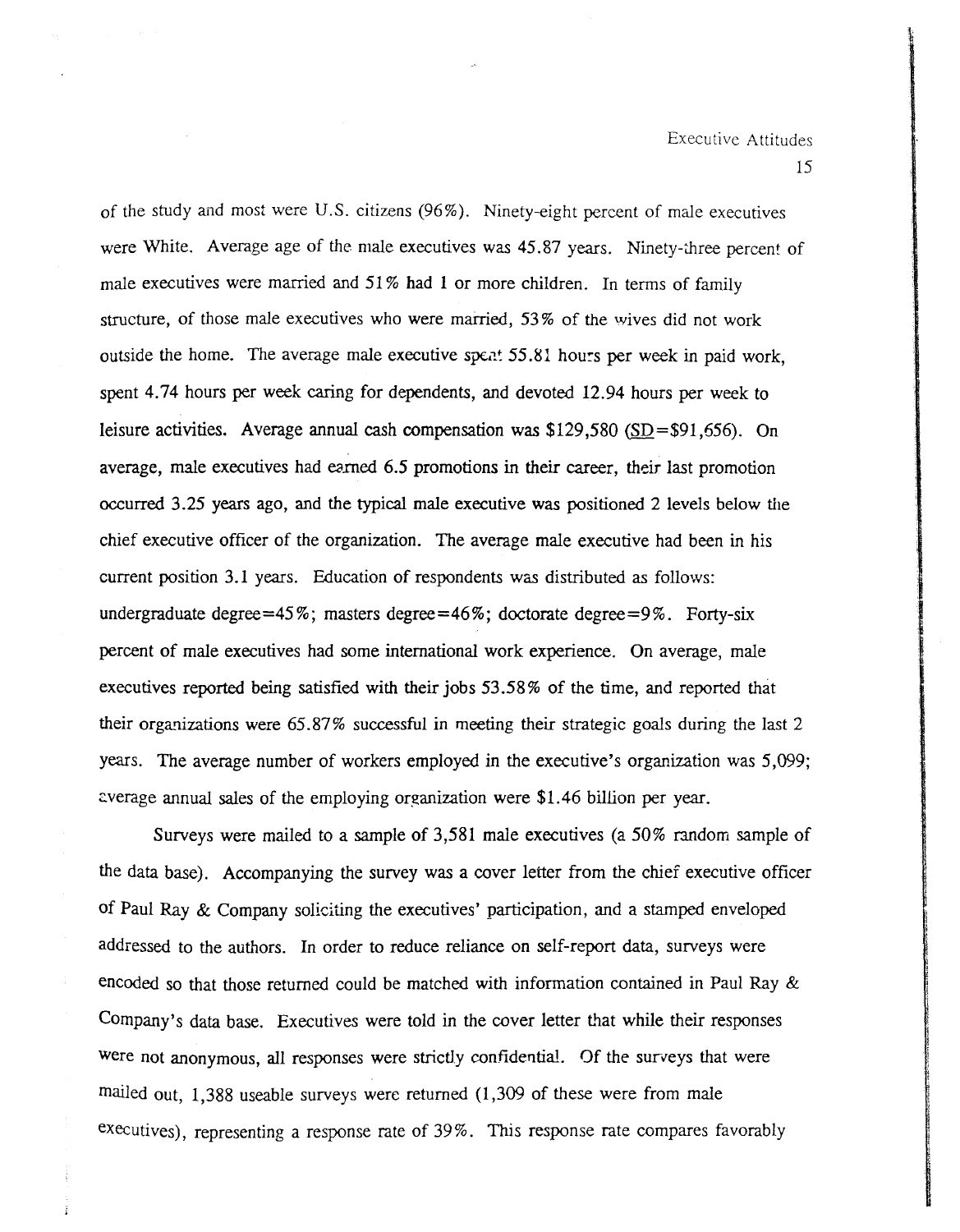with other mail survey research (Dillman, 1978). A MANOVA model, simultaneously considering the interrelated effects of all variables, was used to determine if respondents were representative of the larger sample. In no case did any variable in the search firm's data base (marital status, number of children, evaluation of executive quality, citizenship, age, employer size defined in terms of sales volume or number of employees, cash compensation, international work experience, job tenure, or education) differ significantly at the .05 level between respondents and nonrespondents. Thus, it appears that our sample was representative of the larger population. Moreover, there appears to be no reason to believe that the male executives listed in Paul Ray & Company's data base are different from the predominantly male executive population in general (Lucht, 1991).

# Measures

Job satisfaction. Job satisfaction was measured with 3 items, 2 of which Scarpello and Campbell (1983) suggested were valid measures of job satisfaction, exhibiting psychometric properties as favorable as more established measures of job satisfaction. These measures were the Gallup Poll measure of job satisfaction (where respondents indicate whether they are satisfied with their job by responding "YES" or "NO"), and the nongraphic version of the G. M. Faces Scale. Additionally, an adapted version of the Fordyce Percent Time Happy Item was used, where the individual reported the percent time they are satisfied with their job on average. This item was used because it has received favorable evaluations in other research (Diener, 1984, 1990; Judge, 1990). Each of the 3 items was placed in different parts of the survey, and since these items were comprised of different respanse formats, the possibility of a response set seems unlikely. Because the 3 items were measured on different scales, they were standardized prior to computation of the composite measure. The coefficient alpha  $(\alpha)$  reliability estimate for this three-item composite measure was .85.